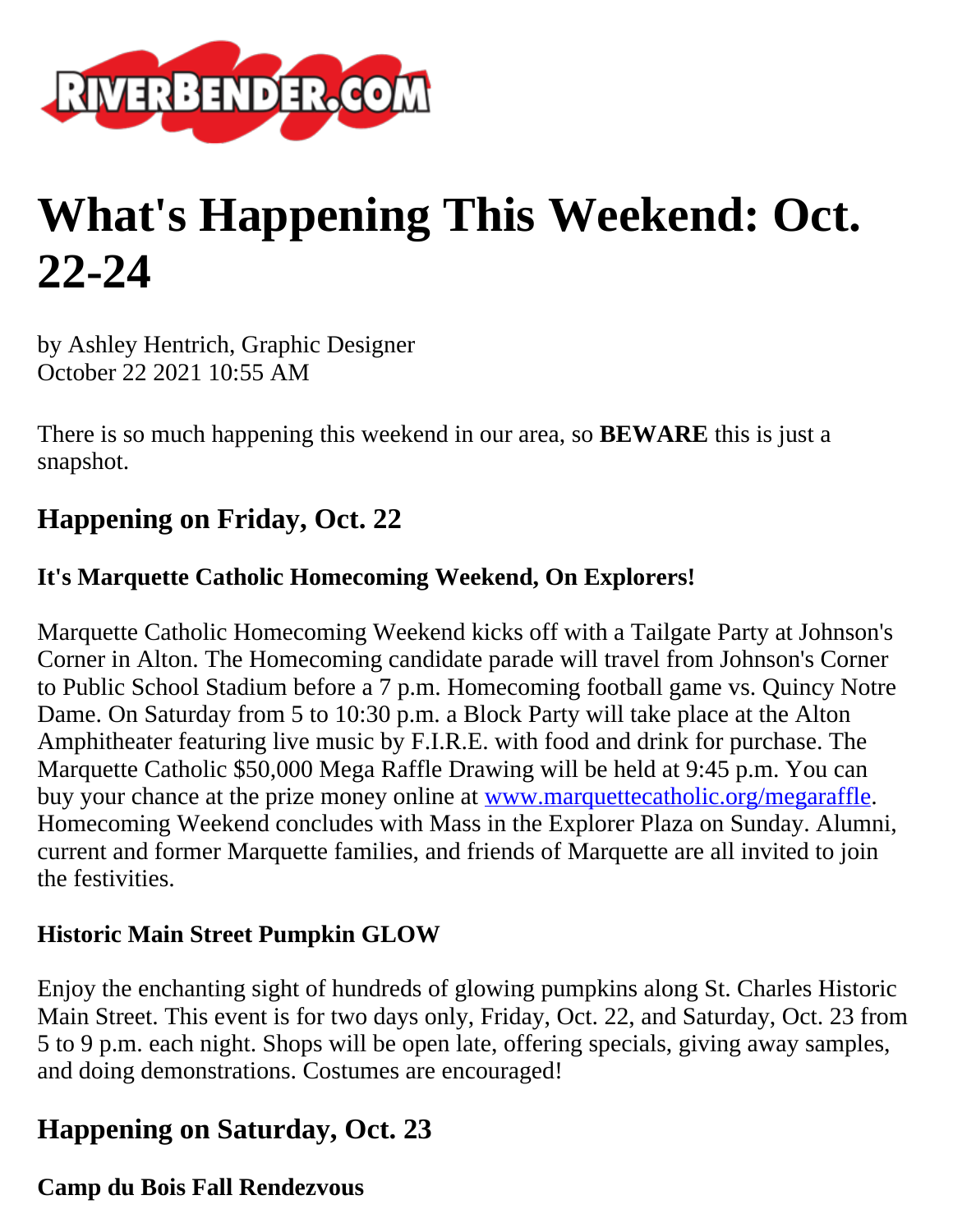The Camp du Bois Fall Rendezvous will be held on Oct. 23 from 9 a.m. to 5 p.m and on Oct. 24 from 9 a.m. to 2 p.m. at Camp du Bois located at 195 N. Main St., in Wood River, IL. This event is free and open to the public and features pre-1840s shops, vendors, a bread oven, and demonstrations. A black powder shoot will take place on Saturday, with a bow shoot happening on Sunday.

## **Fall Festival at Edison's Entertainment Complex**

A Fall Festival at Edison's Entertainment Complex in Edwardsville, IL is happening this Saturday, Oct. 23 from 10 a.m. to 1 p.m. It's free to attend and a free \$5 arcade card will be given to all attendants. This event features face and pumpkin painting, giant yard games, festival games, arts and crafts, an inflatable slide, and a free family photo. Plus, a special appearance from Jay the Balloon Guy.



## **OWL FEST at Treehouse Wildlife Center**

Owl Fest is a free-to-attend, family-friendly, two-day event, happening on Oct. 23 and 24 from Noon to 5 p.m. both days at the Treehouse Wildlife Center in Dow, IL. Attend this event for a behind-the-scenes look at the facility with Education Animal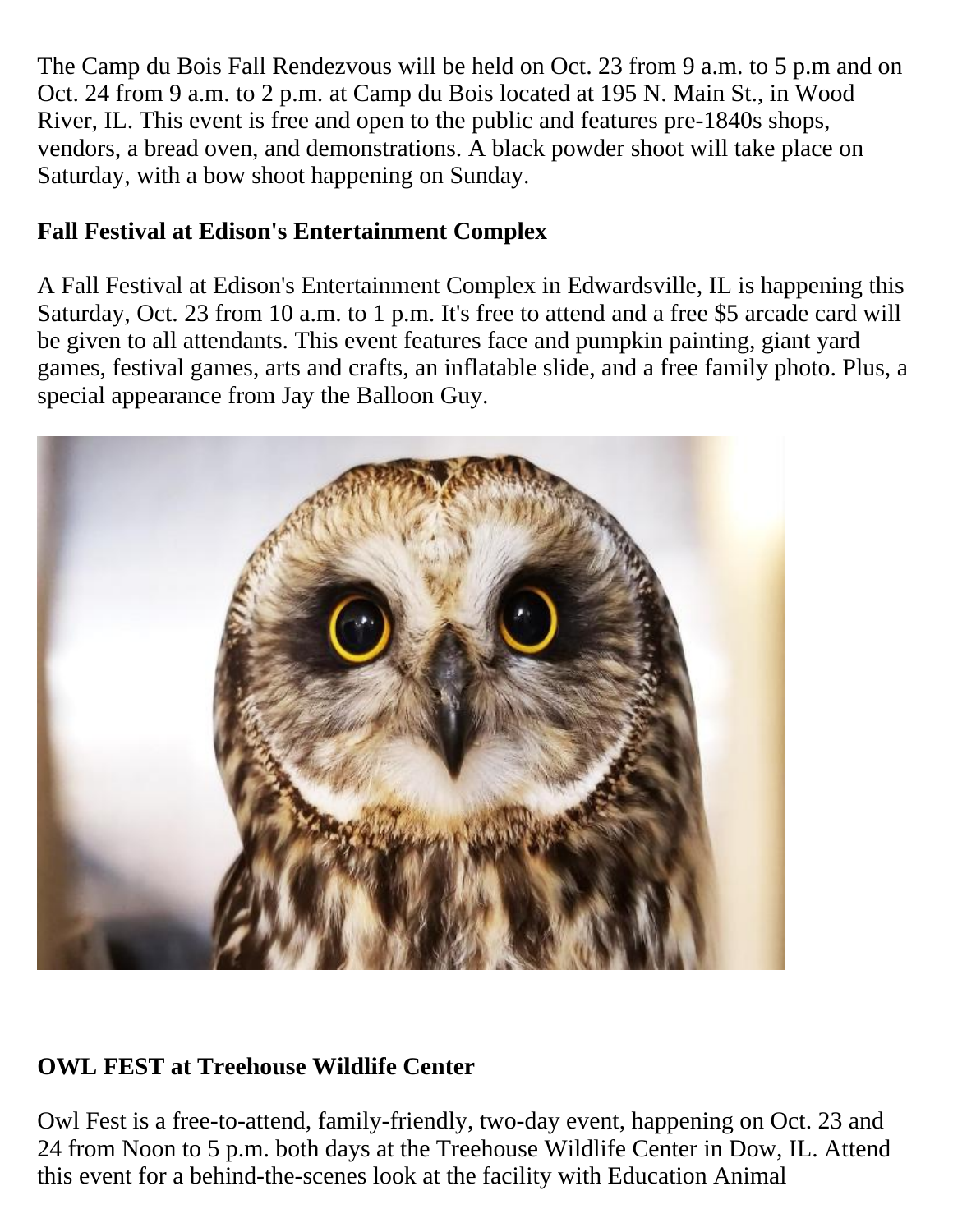Ambassadors available for meet and greets with resident animals. Enjoy educational speakers, the presence of local environmental organizations, vendors, food, live music, and kid-friendly activities. And, vote on a name for the Treehouse Wildlife Center's newest Outreach Education Ambassador, a short-eared Owl, brought to Treehouse after being found with a dislocated shoulder amongst other damage.



**Grafton Welcomes All Witches to Witches on the Water (WOTW)**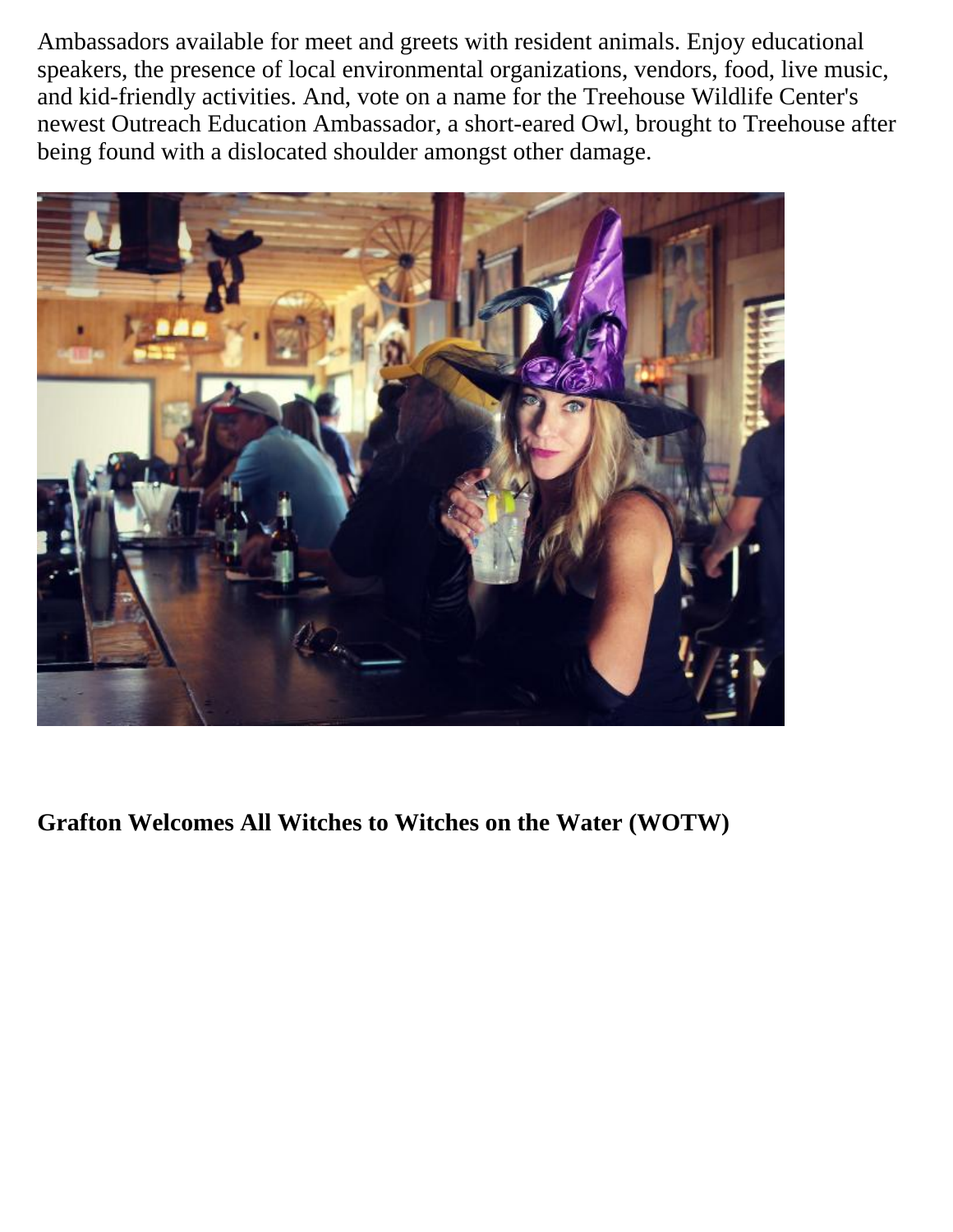

Grab your broomsticks and join the fun in Grafton for Witches on the Water. Registration begins at Mason Hollow Park, the "witches' home base," located at the corner of Main St./IL-100 and Springfield St. at 4 p.m., \$10 per witch. The evening includes specials on brews and potions at area bars, magical entertainment, costume prizes, and more. Bobby G's Martini Bar is brewing a Candy Corn Martini and Melted Witch Shot, The Gold Bar is offering a Poison Apple Wine Slushie and Witches Whip It Shot, and Hawg Pit will serve Pig's Blood. Many more specials have been shared on the event's **[Facebook page.](https://www.facebook.com/graftonwotw)** Bring your whole coven for a fantastic time.

## **Rinkel Pumpkin Farm Transforms into a Haunted Corn Maze**

Get your spook on at Rinkel Pumpkin Farm in Glen Carbon, IL this Saturday from 7 to 10 p.m. when their corn maze will be transformed into a haunted one. This event is